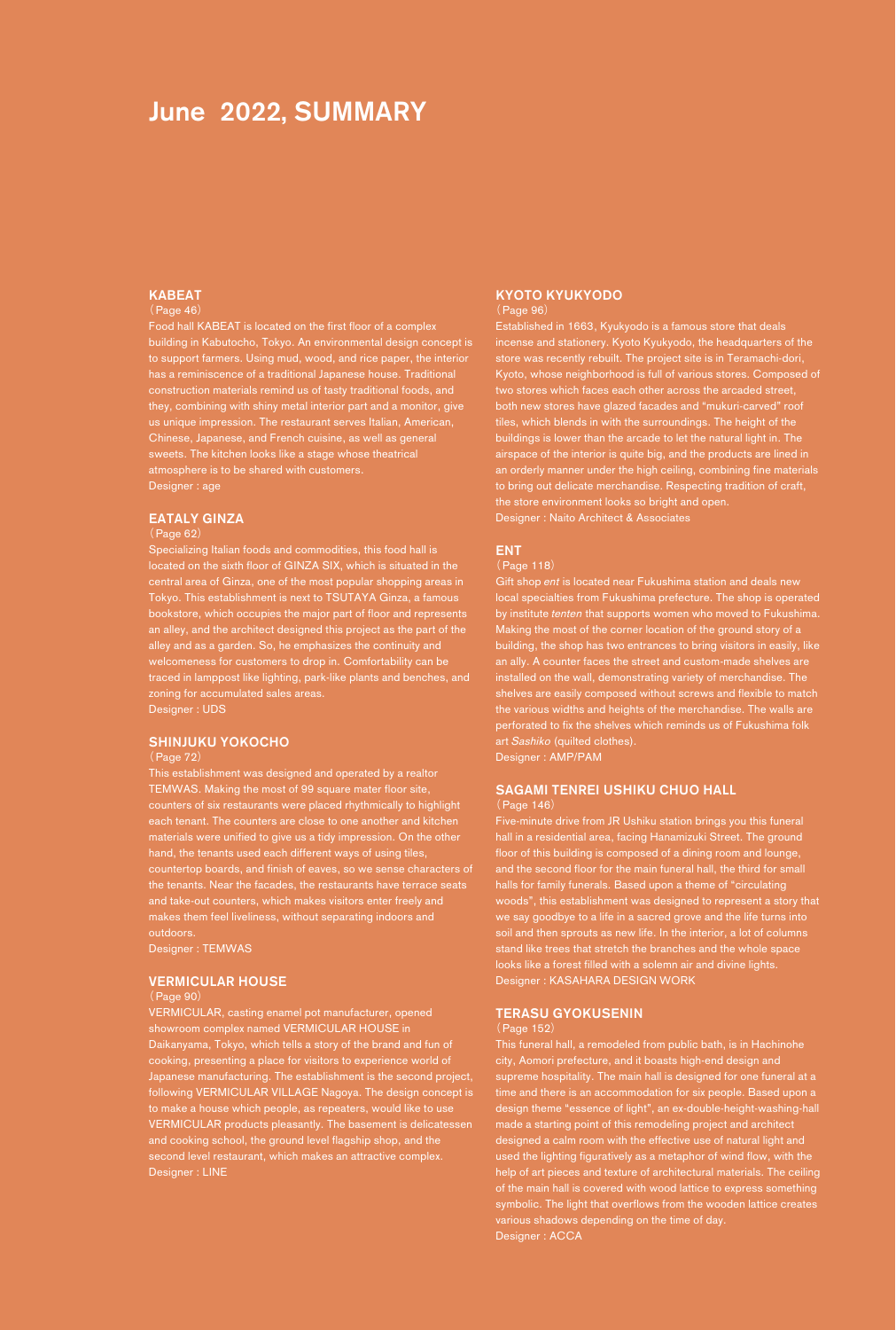

June 2022

 23 PARIS ◎浦田薫 創作の場を一般開放し、 伝統技術の継承と新たな文化の形成に寄与する FOOD & BEVERAGE◎坂井淳一 インポーターが自らバーを開き、 ワイン文 化の発 信 拠 点となる EVENT 増刊『Commercial Space Lighting』 オンラインイベント⑥ CRAFT & TRAVEL◎さとう未知子 島と人が育んだ淡路島の瓦産業 ―「 土と再共生 」oiyaを追って  $30$  NEWS 「 奇跡の一本松の根 」展/ Homo Faber Event

### RIAL

 210 東京歳時記 18 写真◎佐藤振一 俳句◎大高翔 212 インテリアデザイナーのための法規講座 6 文◎大菅力 既存建築物を改装し 飲食店を設計する際の確認事項 214 倉俣史朗を再読する 3 文◎鈴木紀慶 職能を問い直した60年代のデザイン業界で 百貨店の設計室から独立した倉俣史朗の活動 217 BOOKS 3 文◎編集部 CALENDAR & INFORMATION FROM EDITORS

### *VERTISING*

### COLUMN & NEWS

広告 Index 広告企画「Wall & Ceiling Design 」 広告企画「最新飲食店設備」 231 PRODUCT INFORMATION

## SPECIAL FEATURE 2

| 特集/プロダクトショップ           |  |
|------------------------|--|
| ~クラフト感とストーリーを伝える空間デザイン |  |
|                        |  |

|     |                                                    | ADV        |
|-----|----------------------------------------------------|------------|
|     | メゾン・エ・オブジェ<br>取材·文◎浦田薫                             |            |
|     | 201 インテリア&ライフスタイルの国際見本市                            | 220        |
|     | <b>REPORT</b>                                      | 218        |
|     |                                                    | 217        |
|     | 195 メディコム・トイ プラス<br>ソウアンドコウ                        |            |
|     | <b>FOCUS</b>                                       | 214        |
|     |                                                    | 212        |
|     | 176 了聞<br>無有建築工房                                   | 210        |
|     | 173 [記事]供養の文化を次代に継承する<br>百年先を見据えた場づくり<br>取材·文◎塩野哲也 | <b>SEF</b> |
|     | 167 大田区霊園 百月院<br>ラブアーキテクチャーー級建築士事務所                |            |
| 161 | 日野宿 みちの墓苑<br>ラブアーキテクチャーー級建築士事務所                    |            |
|     | 156 曹洞宗 渓谷山 保壽寺<br>本堂/檀信徒会館<br>辻村久信デザイン事務所+ムーンバランス | 27<br>28.  |
| 152 | テラス玉泉院<br>アッカ                                      |            |
|     | 149 グランドホール高田<br>コクーンデザイン                          | 26         |
| 146 | さがみ典礼 牛久中央ホール<br>カサハラデザインワーク                       | 25         |
|     | 142 フラワーホール栄町&<br>フラワーカフェブルーミーズ<br>カサハラデザインワーク     | 23         |
|     |                                                    |            |

- 
- -



- 38 マイショクドウ 三菱 地 所 設 計 + スピン・オフ
- 46 カビート 日本生産者食堂 エイジ
- 51 フードクラブ タキアトリエ
- 56 総 曲 輪ベース 街制作室
- 62 イータリー銀 座 店 UDS
- 67 阪神バル横丁 リックデザイン
- 72 新宿横丁 テンワス
- 77 坊っちゃんフードホール リックデザイン
- 82 トゥーストゥースマート フードホール & ナイトフェス リックデザイン

- 90 バーミキュラ ハウス ライン
- 96 京都鳩居堂 内藤廣建築設計事務所
- 105 バナナとイエロう マウントフジアーキテクツスタジオ
- 111 釜浅商店 カミトペン一 級 建 築 士 事 務 所
- 115 馬嶋屋菓子道具店 カミトペン一 級 建 築 士 事 務 所
- 118 エント アンパン
- 123 クラス ニシジン ロースタリー エバーエッジ
- 126 エアーかおる東京丸 エムズ 南青山 スペース
- 130 能 作 香林坊大和店 コイズミスタジオ
- 133 コノサキ 大阪店 ジェネット アーキテクツ
- 137 UPI 京都 ハプンスタンスコレクティブ [HaCo]

### SPECIAL FEATURE 3

**特集/祈りの空間 ~葬祭場、納骨堂、寺院のデザイン**

### SPECIAL FEATURE 1

#### **特集/オールデイで多用途な「食堂」で集客しよう! ~複合型飲食店、フードホール、横丁**